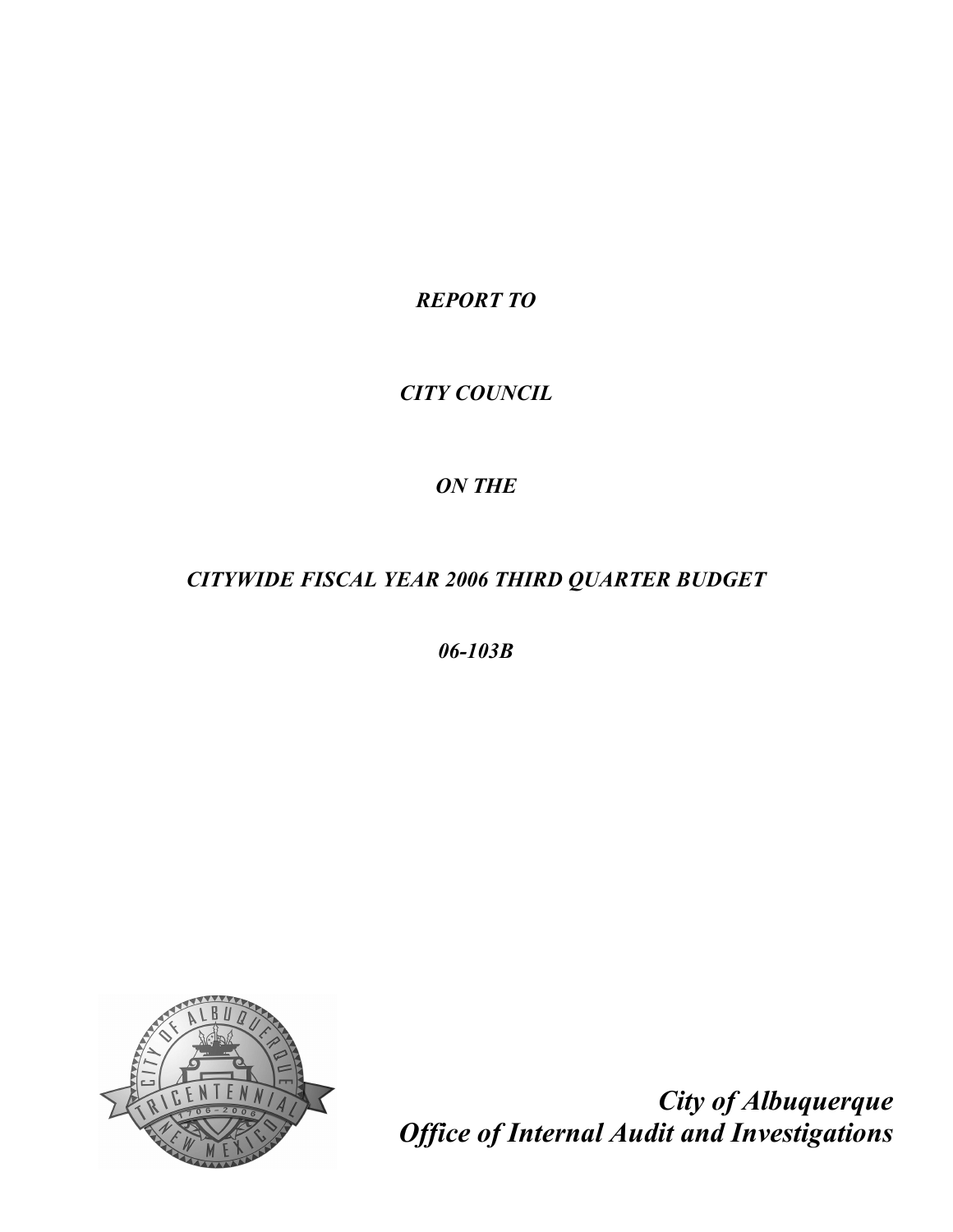## **INTRODUCTION**

City Ordinance 21011 (B) ROA 1994 requires the Internal Audit Division to perform a quarterly review of City expenditures and encumbrances for each fiscal year. This report is presented to the City Council to satisfy the Fiscal Year (FY) 2006 third quarter requirement.

The projections for the third quarter of FY 06 are attached as Tables A and B. These projections were compiled by the Office of Management and Budget (OMB). City Ordinance allows the Mayor to adjust the City's budget as necessary for no greater than \$100,000 or 5% of a program's appropriation, whichever is less. For each anticipated overexpenditure in excess of \$100,000 *or* 5% of appropriations, we requested an explanation as to what is generating the projected overexpenditure. We then assessed management's plans, if any, to resolve the anticipated overexpenditure. We also requested an explanation from programs whose projected expenditures were under the appropriated amount by \$100,000 *and* 5%.

## **RESOURCES AND FUND BALANCE**

The following is an analysis of changes in General Fund revenues, appropriations and fund balance.

|                                                                                                                     | <b>FY 06</b><br><b>APPROVED</b><br><b>BUDGET</b> | <b>FY 06</b><br>3rd QUARTER<br><b>PROJECTIONS</b>   |  |
|---------------------------------------------------------------------------------------------------------------------|--------------------------------------------------|-----------------------------------------------------|--|
|                                                                                                                     | (000's)                                          | (000's)                                             |  |
| Resources:<br>Revenue <sup>1</sup><br>Additional revenue by resolution<br>Beginning fund balance<br>Total resources | \$<br>422,425<br>N/A<br>67,423<br>489,848        | $\mathbb{S}$<br>433,858<br>148<br>85,424<br>519,430 |  |
| Appropriations/Expenditures:                                                                                        | 446,507                                          | <u>451,865</u>                                      |  |
| <b>Fund Balance</b>                                                                                                 | 43,341                                           | 67,565                                              |  |
| Fund balance adjustments                                                                                            | (162)                                            | 29                                                  |  |
| Fund balance reserves                                                                                               | (43, 177)                                        | (51,706)                                            |  |
| $3rd$ quarter estimated new reversion<br>(not available for appropriation)                                          | N/A                                              | (4, 536)                                            |  |
| Additional FY06 appropriations made<br>During the $4th$ quarter                                                     | N/A                                              | (148)                                               |  |
| <b>Available fund balance</b>                                                                                       | \$<br>2                                          | 11,204 <sup>*</sup><br>\$                           |  |

**<sup>1</sup>** Revenues are projected, actual revenues may vary.

**<sup>2</sup>** Approximately \$11,146 was appropriated on a nonrecurring basis in the FY07 budget which was approved in May and is not actually available.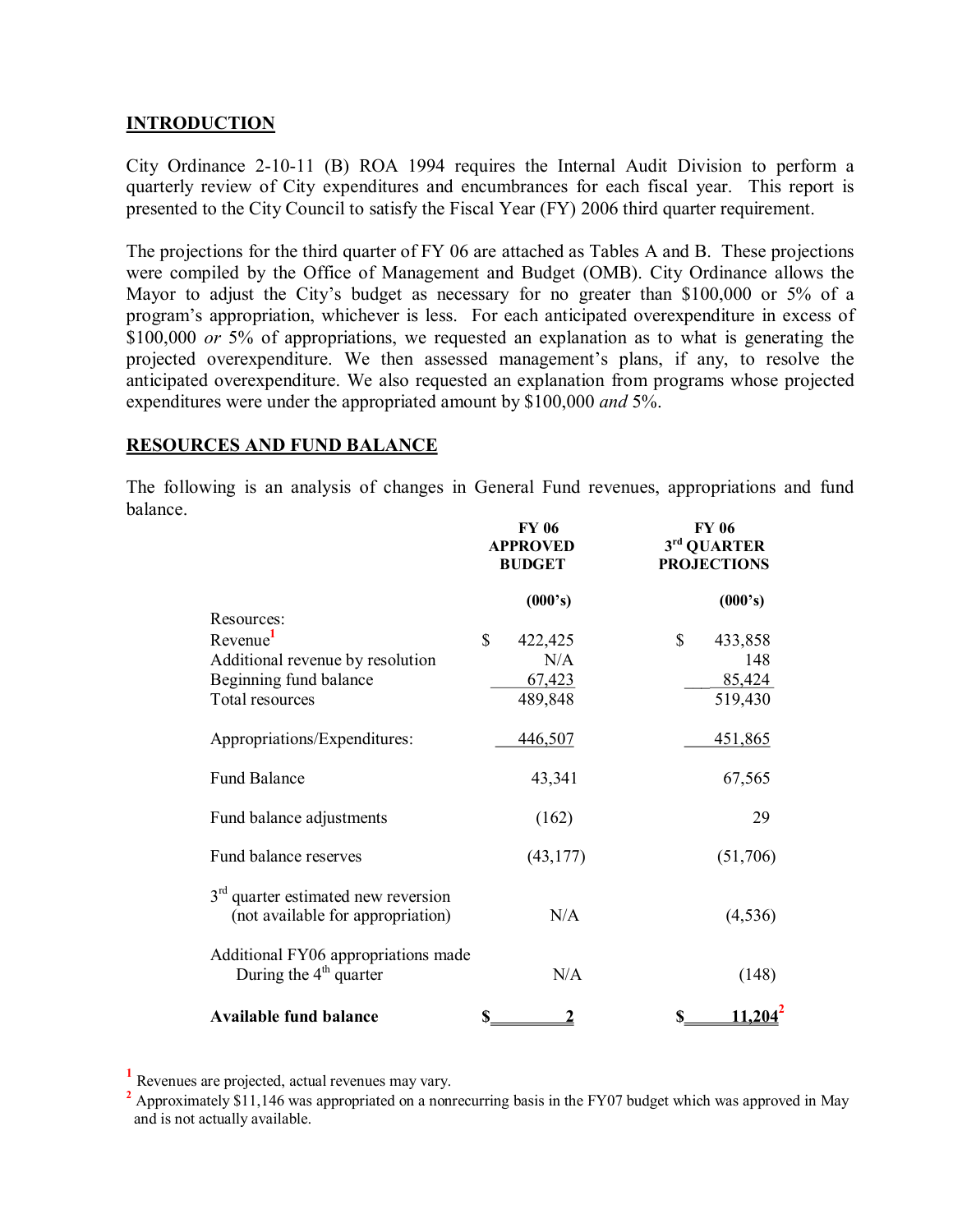## **PROJECTED OVER-EXPENDITURES**

The following are explanations provided by the responsible departments for programs anticipated to overspend \$100,000 or 5% of appropriations, whichever is lower.

## *GENERAL FUND PROGRAMS*

There are 106 appropriated General Fund operating programs. The General Fund is used to account for resources and expenditures traditionally associated with governments that are not required to be accounted for in another fund. Appropriations are at the program level, the level at which expenditures may not legally exceed appropriations. The following General Fund programs are in jeopardy of exceeding budget appropriations:

Program 77501 – *City Support Function – Transfer to Capital Acquisition Fund 305* program is projected to overspend its budget of \$1,569,000 by \$135,000 or 9%. This overage is related to additional funds received from the State of New Mexico for a Petroglyph National Monument project. The funds were incorrectly appropriated in the general fund. The FY07 budget (FY06 clean-up section) includes a transfer of \$135,000 to this program, so it will not be overspent at year-end.

Program 23509 *Cultural Services Department (Cultural Services) Biological Park* program is projected to overspend its  $$11,321,000$  budget by  $$220,000$  or 2%. Approximately \$160,000 of the projected overexpenditure relates to fuel and natural gas costs. The remainder of the overage is attributed to repairs and maintenance, supplies and water. Cultural Services management is closely monitoring all purchases made during the 4<sup>th</sup> quarter, requiring pre-approval of all purchases by the Bio Park Director or Assistant Director.

*Program 56505 – Environmental Health Department (EHD) Program Support* is projected to overspend its \$538,000 budget by \$48,000 or 9%. The projected overexpenditure is primarily due to personnel costs. This program is budgeted for five full time employees. A Deputy Director was added to EHD in December 2005. This position was approved, but not budgeted.

*Program 27504 and 27521 – Albuquerque Fire Department (AFD) Emergency Response and Logistics* programs are projected to overspend their budgets by \$258,000 (1%) and \$144,000 (3%), respectively. The projected overage in Emergency response is primarily due to increased fuel costs and expenditures related to the deployment in response to hurricanes Rita and Katrina. The FY07 budget (FY06 clean-up section) includes \$163,000 to appropriate the reimbursement received from FEMA for the assistance offered during hurricanes. Management reports the Logistics program's projected overexpenditure is entirely due to increased fuel costs.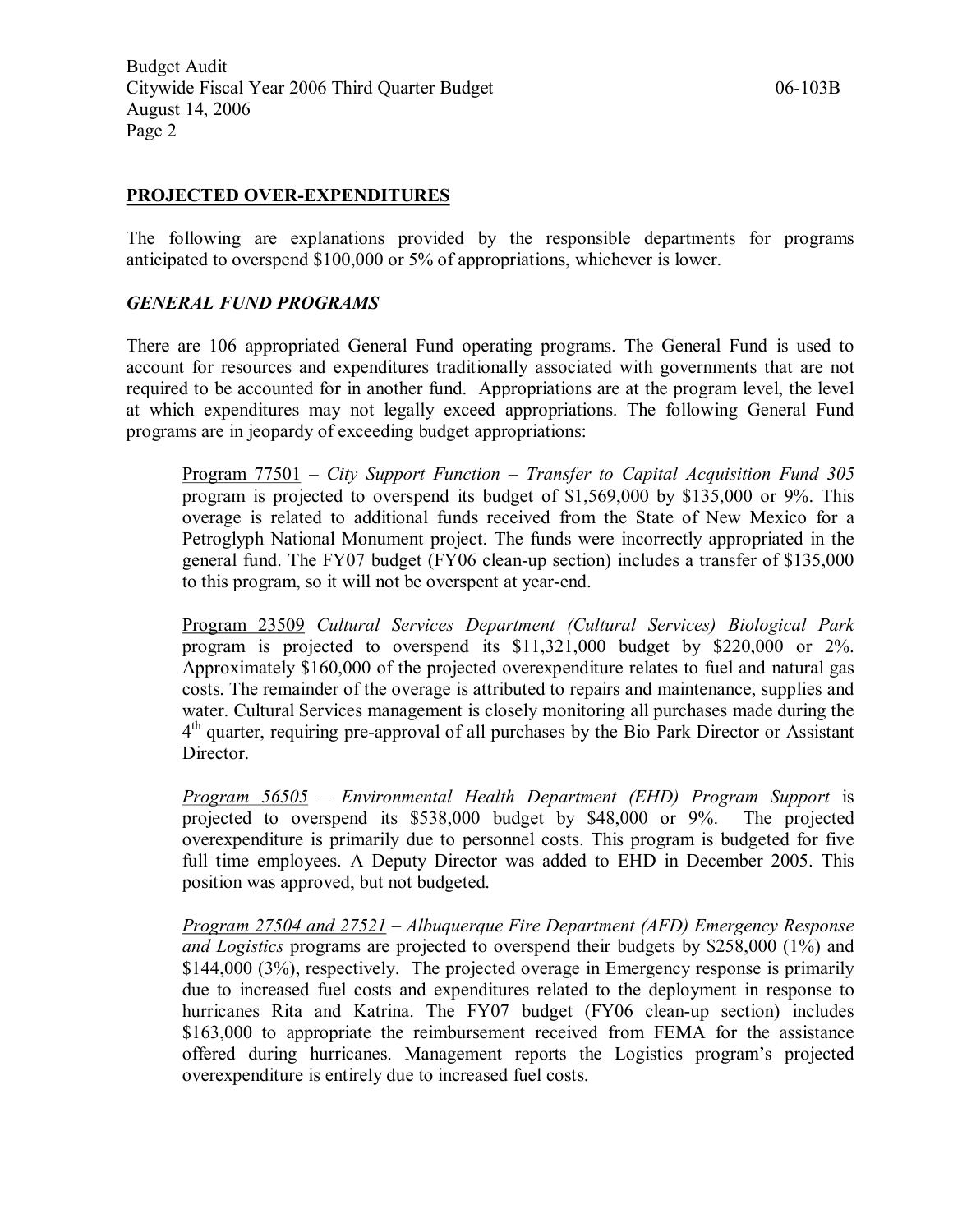*Program 45502 – Parks and Recreation Department (PRD) Parks Management* program is projected to overspend its \$12,606,000 budget by \$132,000, 1%. Management reports that the projected overexpenditure is primarily due to increased fuel costs, which accounts for \$84,000 of the overage. Repair and maintenance expenditures related to maintaining the former New Mexico Golf Academy located at the Balloon Fiesta Park and increased water usage due to the dry spring also have contributed to the projected overexpenditure.

*Programs 51503 – Albuquerque Police Department (APD) Central Support* Services program is projected to overspend its  $$30,593,000$  budget by  $$1,014,000$  or  $3\%$ . Approximately \$975,000 of the projected overexpenditure is due to increased fuel and natural gas costs. The remainder of the overexpenditure is primarily related to the supplies line item, specifically the purchase of body armor for the officers.

# *NONGENERAL FUND PROGRAMS*

There are 22 Non-General Operating Funds with 71 appropriated programs. The Non-General Fund programs at risk of overspending are as follows:

*Program 13560 – Transfer to Sales Tax Refunding Debt Service Fund 405* program in the Lodgers Tax Fund (#220), is projected to overspend its \$4,460,000 budget by \$130,000 or 3%. Lodger's Tax revenues have come in higher than anticipated during the FY and a general fund subsidy was not necessary. The FY07 budget (FY06 clean-up section) includes a transfer of \$130,000 to this program so it will not be overspent at year-end.

*Program 51538 – Transfer to Capital Acquisition Fund 305* program in the False Alarm Enforcement Fund (#221), is projected to overspent its budget of \$250,000 by \$100,000 or 40%. In FY05, \$350,000 was budgeted to be transferred to Fund 305; however, only \$250,000 was transferred. This additional \$100,000 was transferred in FY06. The FY07 budget (FY06 clean-up section) includes a transfer of \$100,000 to this program so it will not be overspent at year-end.

*Programs 54501 and 54502* – *The Solid Waste Management Department (SWMD) Collections and Disposal* programs in the Refuse Disposal Fund 651 are projected to overspend their budgets by \$1,168,000 (8%) and \$419,000 (9%), respectively. SWMD management reports that the increase in fuel costs is primarily responsible for the projected overexpenditures in both of these programs. Diesel was budgeted at an average cost of \$0.89 per gallon for FY06; however, actual costs during the previous five months were as follows:

| January  | \$2.17 |
|----------|--------|
| February | \$1.92 |
| March    | \$1.74 |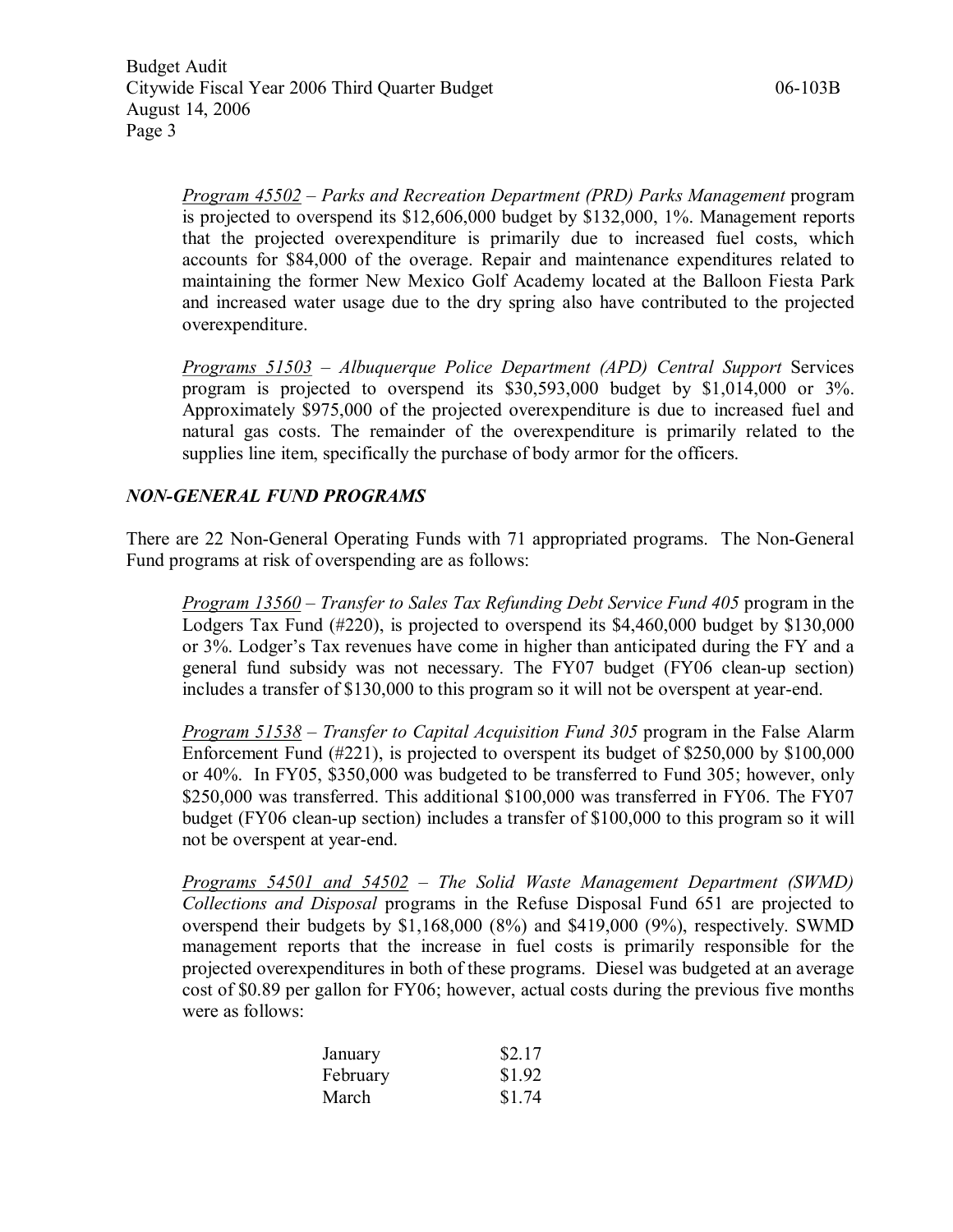| <u>Month</u> | Price per gallon |  |
|--------------|------------------|--|
| April        | \$1.93           |  |
| May          | \$2.24           |  |

SWMD has included a fuel surcharge on customer bills to recover some of the increase in fuel costs; however, the surcharge only applies to diesel and doesn't become effective until costs exceed \$1.11/gallon.

Contractual services is another line item contributing to the overexpenditure of the program. SWMD increased its green waste pick up service to four weeks. In prior years, the pick up was only offered for a two week period. This service is performed by contract laborers.

*Program 57501 and 57502* – *The Transit Department (Transit) SunVan and Operations* programs in Transit Fund 661 are projected to overspend by \$369,000 (8%) and \$2,790,000 (11%) respectively. The primary cause of the projected overexpenditure in the SunVan program is fuel and repairs and maintenance costs. The 30 new vans ordered in 2005 did begin to arrive this month; however, a reduction in repairs & maintenance costs for FY06 is not anticipated because of the late date of the new vans being received.

Fuel and natural gas costs account for approximately \$2,300,000 of the projected \$2,790,000 overexpenditure in the Operations program. The remaining amount is attributed to increased repair and maintenance and contractual service costs due to an aging fleet. Transit reports an increase in revenue due to increased ridership that may reduce the projected overexpenditure in the program.

*Program 28503* – *The Fleet Management* program in Fund 725 is projected to overspend its \$10,299,000 budget by \$937,000 or 9%. Fleet Management reports the projected overexpenditure is caused by the continual increase in fuel costs. Fuel was budgeted at \$1.68/gallon. Actual costs during the months of January – May ranged from \$2.06/gallon to \$2.50/gallon. This is an internal service fund that recovers its costs from the user departments. The increase in fuel costs is offset by the increase in revenue from user departments. Therefore, an appropriation will be necessary to recognize the additional revenue.

*Program 47550* – *The Insurance and Administration* program in the Employee Insurance Fund 735 is projected to overspend its \$42,789,000 budget by \$1,354,000 or 3%. Human Resources attributes the projected overexpenditure to the growth in membership. Also, numerous employees transferred from Lovelace to Presbyterian, a higher priced plan. This fund is also an internal service fund that recovers its costs from other City departments. As the revenue from the employee and employer portions increase, an appropriation will be necessary to recognize the additional revenue.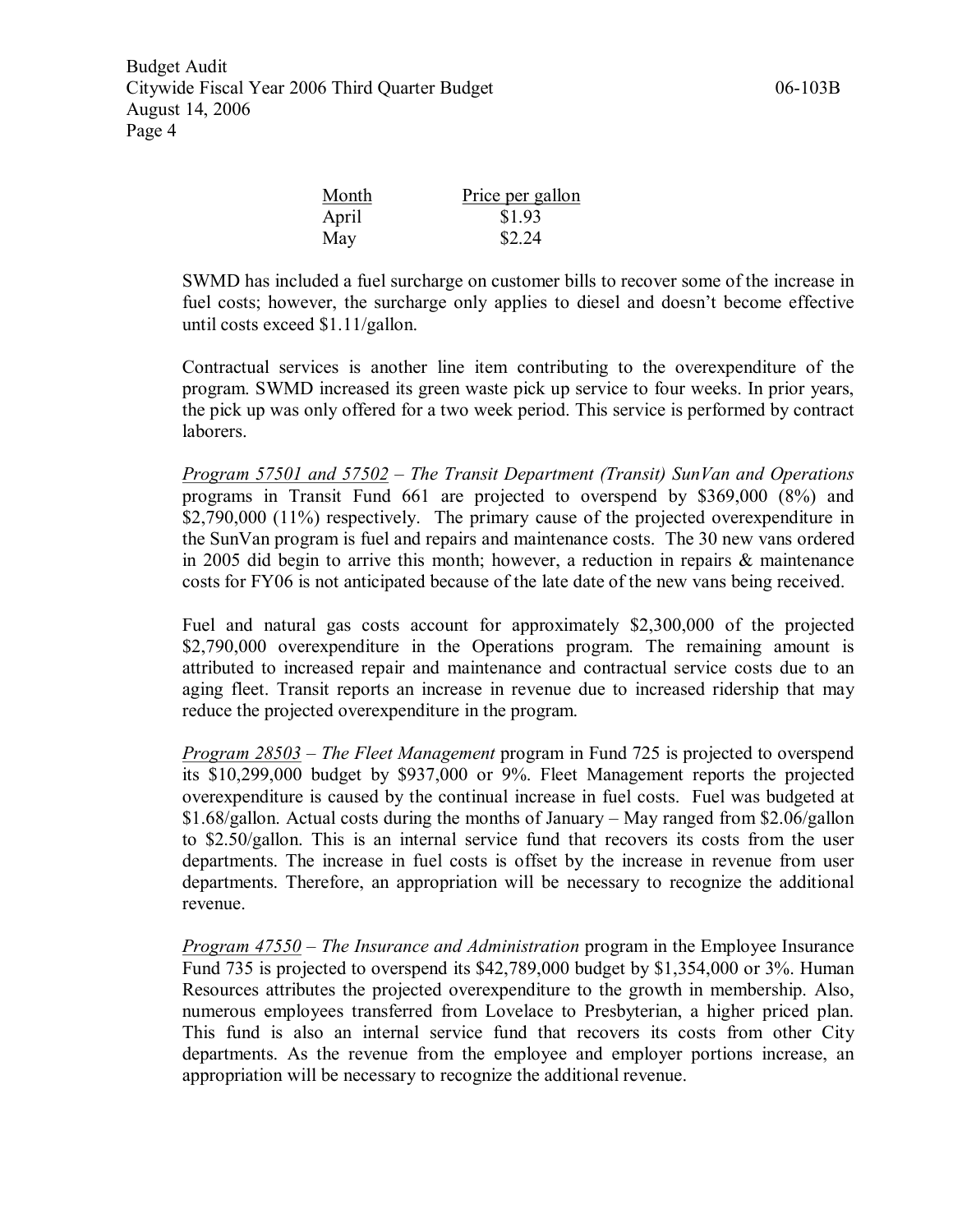#### **PROJECTED UNDER-EXPENDITURES**

The following are explanations provided by the responsible departments for programs anticipated to underspend their budget by \$100,000 and 5% of appropriations.

#### *GENERAL FUND PROGRAMS*

*Program 77380* – *City Support Function – Transfer to Lodger's Tax Fund 220* program is projected to underspend its \$150,000 budget by \$150,000 or 100%. The FY06 budget included this general fund subsidy transfer to the Lodger's Tax Fund in order to meet the debt service payment. Lodger's Tax revenues have come in higher than anticipated during the year and a general fund subsidy was not necessary. The FY07 budget (FY06 clean-up section) includes an adjustment of  $$(150,000)$  to this program so it will not be underspent at year-end.

*Program 31502, 31504, 31506 and 31516* – *Family and Community Services Department* 

*Offer Health and Social Services (31502)* program is projected to underspend its budget of \$3,640,000 by \$598,000 or 16%. A significant portion of the underexpenditure is due to the contractual services line item. The Quarter Cent Committee (Youth Summit) appropriated \$500,000 for FCS unspecified youth services. Progress has been slow in developing a plan of how the funds will be spent. To date, approximately \$100,000 has been committed. This amount includes a contract with a consultant to assist with developing the youth program.

*Provide Early Childhood Education (31504)* program is projected to underspend its \$5,018,000 budget by \$251,000 or 5%. Salary savings is the primary cause of the projected underexpenditure in this program, as personnel costs account for over 80% of the program's budget. There are 104 full-time positions budgeted in this program. At May 1, 2006, there were 8 vacant positions. These positions are traditionally difficult to fill and have high turnover.

*Provide Mental Health Services (31506)* program is projected to underspend its budget of \$4,208,000 by \$370,000 or 9%. The contractual services line item comprises 96% of the total program budget. The Mental Health Services program includes several contracts including Assertive Community Treatment (ACT), Crisis Outreach and Support Team (COAST) and the Mental Health Housing Coalition. Management reports several of the initiatives were new in FY06 and were slow in getting started, contributing to the projected underexpenditure in this program.

*Partner with Public Education (31516)* program is projected to underspend its \$5,263,000 budget by \$425,000 or 8%. The primary causes of the underexpenditure in this program are the contractual services and personnel line items. The contract with Albuquerque Public Schools (APS) accounts for the majority of the appropriation in the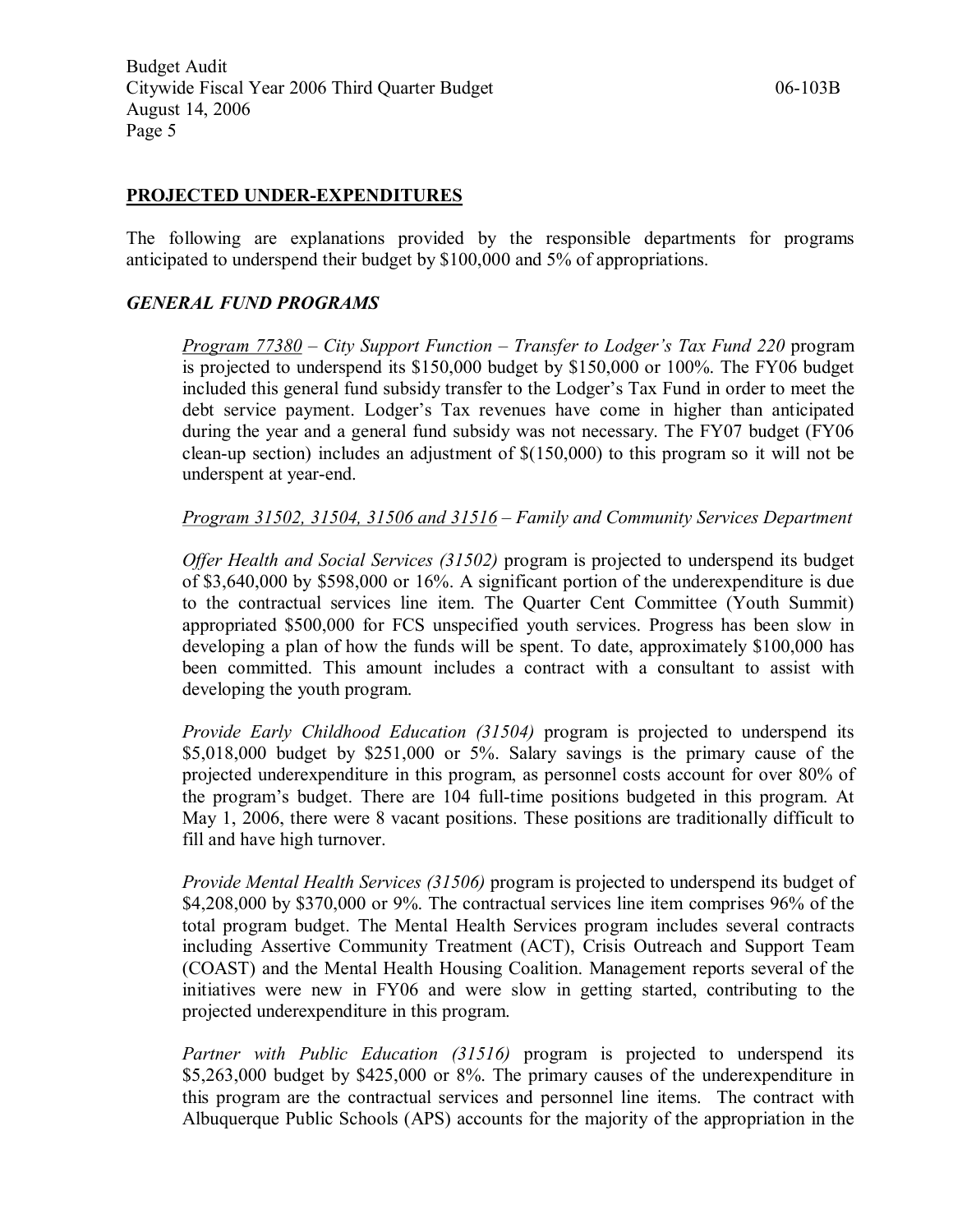contractual services line item. APS provides programming and submits a reimbursement for their costs. In recent years, APS has not spent the full contract amount. The Playground program, which offers before & after school child care, is primarily budgeted in the personnel line items. Salary savings result in the Playground program due to the high number of vacancies. Most of these positions are temporary, so they are limited to a two-year time period. Also, the low pay rate of these positions make them difficult to fill.

*Programs 27504 and 25590 – Department of Finance and Administrative Services, Information Services – CIP* program and *Tourism/Convention Center* program are projected to underspend their budgets by \$149,000 (47%) and \$101,000 (5%). The Information Services – CIP program budget contains 4 positions. Several of these positions have been vacant at different times throughout the year. The primary cause of the projected underexpenditure in the Tourism/Convention Center program is salary savings. There are two full-time positions budgeted in this program. One of the positions has been vacant the entire fiscal year.

*Programs 41501 and 41502* – *Office of Internal Audit and Investigations, Internal Audit* and *Inspector General* programs are projected to underspend their budgets by \$133,000 (14%) and \$189,000 (76%). The projected underexpenditure in the Internal Audit program is due to salary savings. The Internal Audit program is budgeted for 12 full time positions. Four of these positions were vacant for all, or a portion of the fiscal year including the Director, Internal Audit Division Manager, Audit Manager and a Principal Auditor. The Inspector General position was advertised in May; however due to the low number of qualified applicants, the position will be re-advertised. As this position has not yet been filled, the actual underexpenditure in this program will be higher than the \$189,000 projected at the third quarter.

*Programs 24511, 24512 and 24513 – Department of Municipal Development (DMD) Design, Design Recovered Storm Drainage Transport and Design Recovered Parks and CIP* programs are projected to underspend their budget by \$100,000 (16%), \$102,000 (6%) and \$180,000 (5%), respectively. This projected underexpenditure in each of these programs is due to salary savings. The following table gives the number of full-time positions budgeted for each program and the number of vacancies as of early June.

| Program                        | $#$ Positions Budgeted $#$ Vacant Positions |  |
|--------------------------------|---------------------------------------------|--|
| Design                         |                                             |  |
| Design-Recovered Storm         |                                             |  |
| Drainage Transport             |                                             |  |
| Design-Recovered Parks and CIP |                                             |  |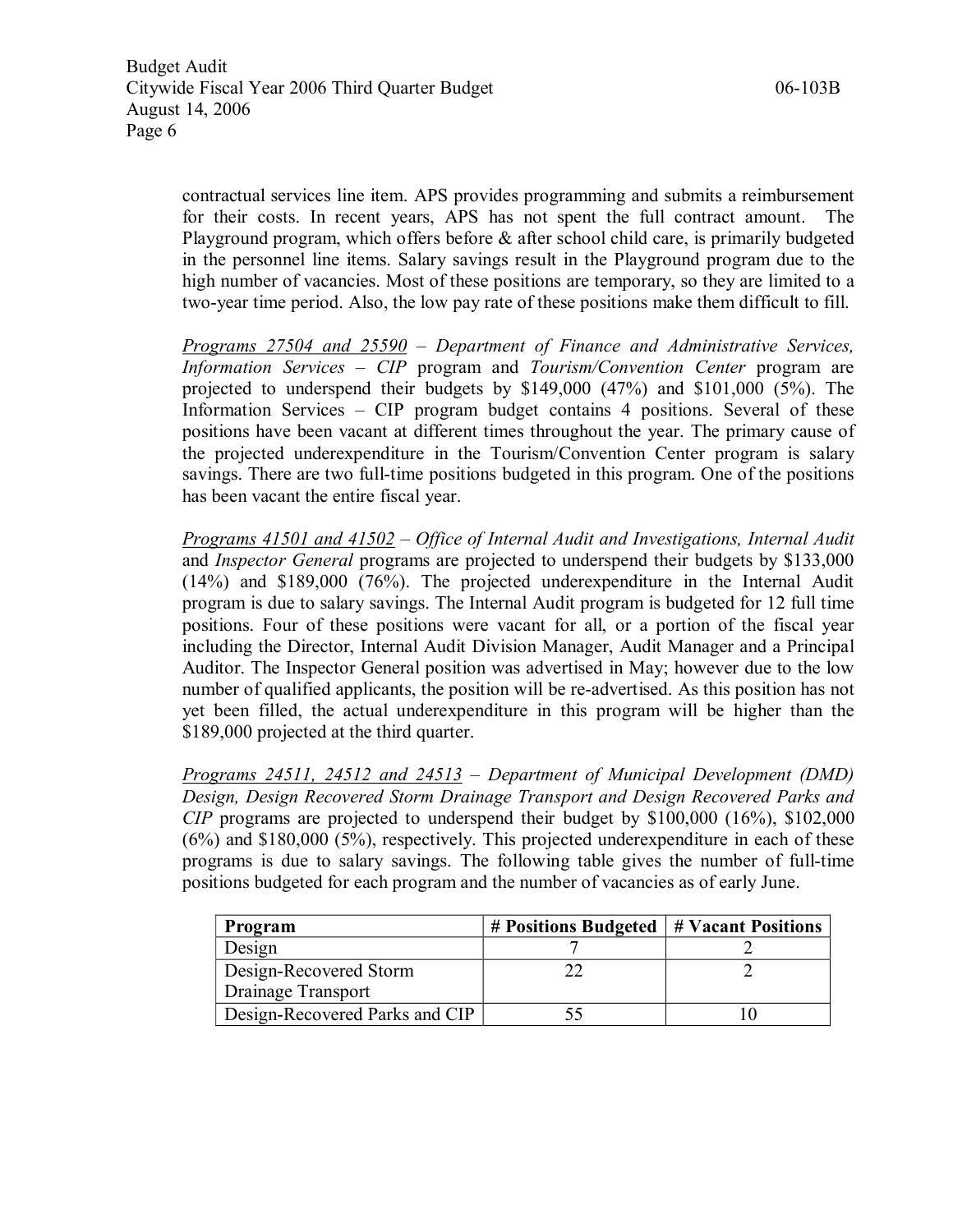*Programs 49504 and 49507 – Planning Department, Code Enforcement and Planning / Development* programs are projected to underspend their budgets by \$183,000 (7%) and \$114,000 (8%) due to salary savings. During the third quarter the Code Enforcement had 8 of its 41 positions vacant and Planning/Development had 5 of its 18 positions vacant. Several of these positions are currently in various phases of the hiring process.

*Program 51502 – Albuquerque Police Department (APD) Investigative Services* program is projected to underspend its  $$23,155,000$  budget by  $$1,424,000$  or 6%. APD has changed the priorities of the Department and has reallocated personnel from Investigative Services to Central Support Services and Neighborhood Policing to increase the presence of officers on the street. As a result, the Investigative Services program is projected to underspend due to salary savings.

# *NONGENERAL FUND PROGRAMS*

*Programs 56507 and 56509 – Operating Permits and Vehicle Pollution Management* programs in the Air Quality Fund 242 are projected to underspend by \$218,000 (15%) and \$221,000 (16%), respectively.

The projected underexpenditure in both of these programs is primarily due to salary savings. Both the Operating Permits and Vehicle Pollution Management program are budgeted for 16 full time positions. In early June, each had two vacant positions. Also, the Vehicle Pollution Management program was appropriated \$39,000 in a professional services line item for a vehicle information database. This contract has not been awarded and the funds will not be spent during FY06.

*Programs 21502 and 21508* – *Metropolitan Detention Center (MDC) Administrative Support* and *Community Custody* programs are projected to underspend by \$422,000 (10%) and \$205,000 (11%), respectively. The Administrative Support program is now projected to underspend due to a decreased jail population during the third quarter that resulted in not having to house prisoners "out of county" on as many occasions as originally anticipated. The Community Custody program rebid their drug lab contract which resulted in approximately \$100,000 of savings to this program. Both programs have salary savings as a result of the transition of MDC moving from City to County management.

*Program 11501* – *Aviation Operations* program in the Aviation Operating Fund, #611, is projected to underspend its budget of \$25,644,000 by \$1,301,000 or 5%. The primary causes of the projected underexpenditure are salary savings, repairs and maintenance and contractual services expenditures. There are 262 full-time positions budgeted in this program. Twenty-two of these positions were vacant in early June. Vacancies were caused by frozen positions, turnover and National Guard Members serving in the military. Lower repairs and maintenance and contractual services expenditures have also contributed to the projected underexpenditure.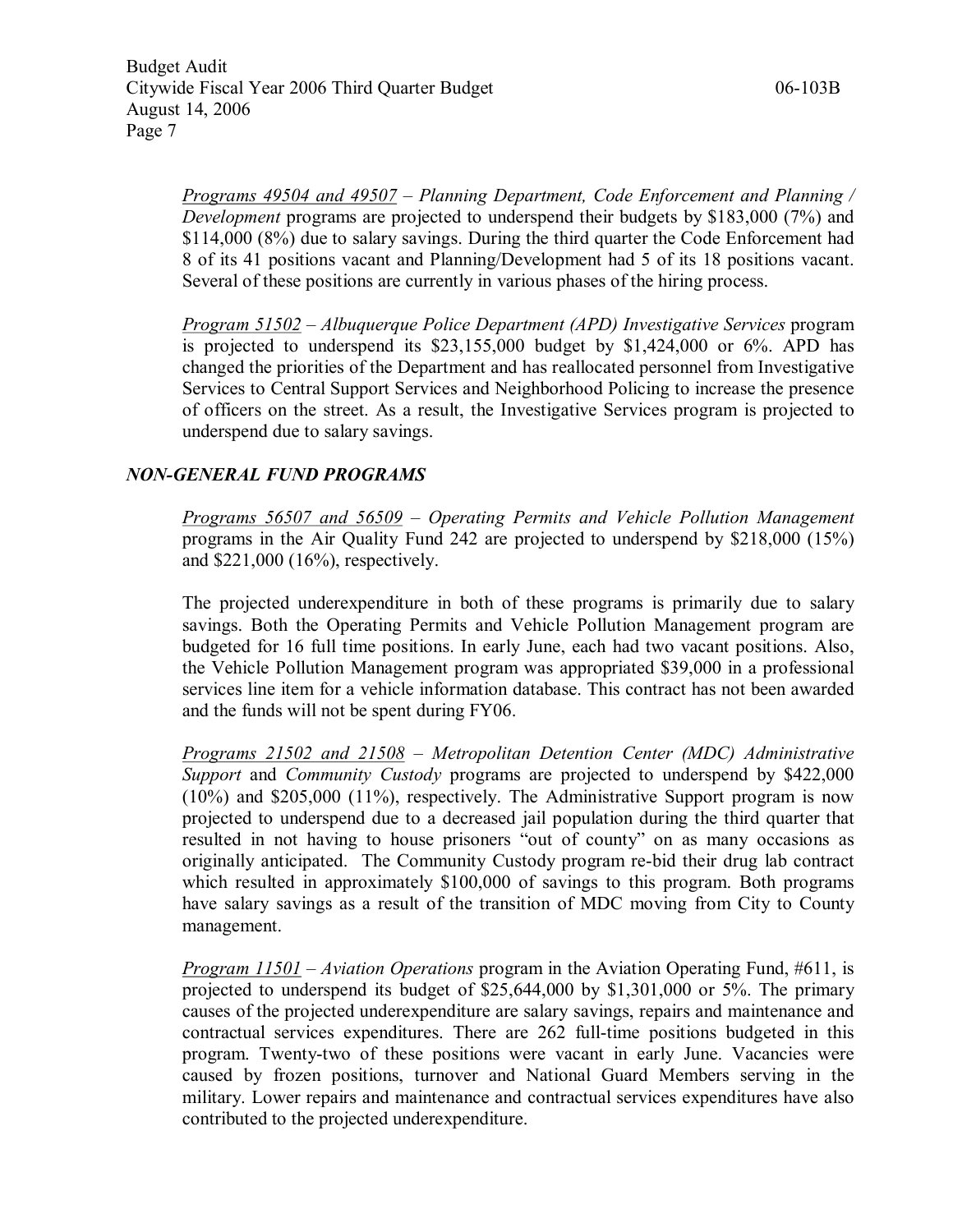*Program 33595 – Safety Office* program in the Risk Management Fund, #705 is projected to underspend its  $$1,416,000$  budget by  $$115,000$  or  $8\%$ . There are 12 full-time positions budgeted in this program. One of the positions has been vacant the entire year. Also, \$100,000 is budgeted for a purpose to be determined by the Executive Safety Committee. Risk Management anticipates spending these funds prior to year-end.

# **CONCLUSION**

Based on the information provided by the departments it appears that several programs may require additional appropriations. These projected overexpenditures are at the program level and do not reflect any projected underexpenditures of programs in the same department or fund that may exist. The following table reflects those programs that are projected to overspend their appropriations and the amount attributed to fuel and natural gas. The City has established an energy reserve of \$4,075,000 to appropriate to the programs for overexpenditures attributed to those line items.

| <b>Department – Program</b>   | Projected<br>Overexpenditure | <b>Amount Attributed</b><br>to Fuel/Natural Gas | <b>Remaining Balance</b><br>of Overexpenditure |
|-------------------------------|------------------------------|-------------------------------------------------|------------------------------------------------|
| CSD-Bio Park                  | 220,000<br>J.                | 152,000<br><sup>\$</sup>                        | \$<br>68,000                                   |
| <b>EHD-Program Support</b>    | 48,000                       | $\theta$                                        | 48,000                                         |
| <b>AFD-Emergency Response</b> | 258,000                      | 101,000                                         | *<br>157,000                                   |
| AFD-Logistics                 | 144,000                      | 144,000                                         |                                                |
| PRD-Parks Mgmt                | 132,000                      | 84,000                                          | 48,000                                         |
| <b>APD-Central Support</b>    | 1,014,000                    | 975,000                                         | 39,000                                         |
| <b>SWMD-Collections</b>       | 1,168,000                    | 680,000                                         | 488,000                                        |
| SWMD-Disposal                 | 419,000                      | 392,000                                         | 27,000                                         |
| Transit-Sun Van               | 369,000                      | 201,000                                         | 168,000                                        |
| <b>Transit-Operations</b>     | 2,790,000                    | 2,300,000                                       | 490,000                                        |
| DFAS-Fleet Management**       | 937,000                      | 937,000                                         |                                                |
| HR-Employee Insurance**       | 1,354,000                    | $\Omega$                                        | 1,354,000                                      |
| <b>TOTAL</b>                  | <b>S</b><br>8,853,000        | <b>S</b><br>5,966,000                           | <b>S</b><br>2,887,000                          |

\* \$163,000 reimbursement received from FEMA

\*\* Internal Service Fund

## RESPONSE FROM THE CAO

*"The Executive appreciates your review of the Third Quarter Fiscal Year 2006 expenditure projections and agrees that some programs may require additional appropriations. As you clearly point out, the increased cost of fuel and natural gas contributes significantly to the projected overexpenditures and, fortunately, there is \$4.075 million reserved in the General Fund energy reserve. The*